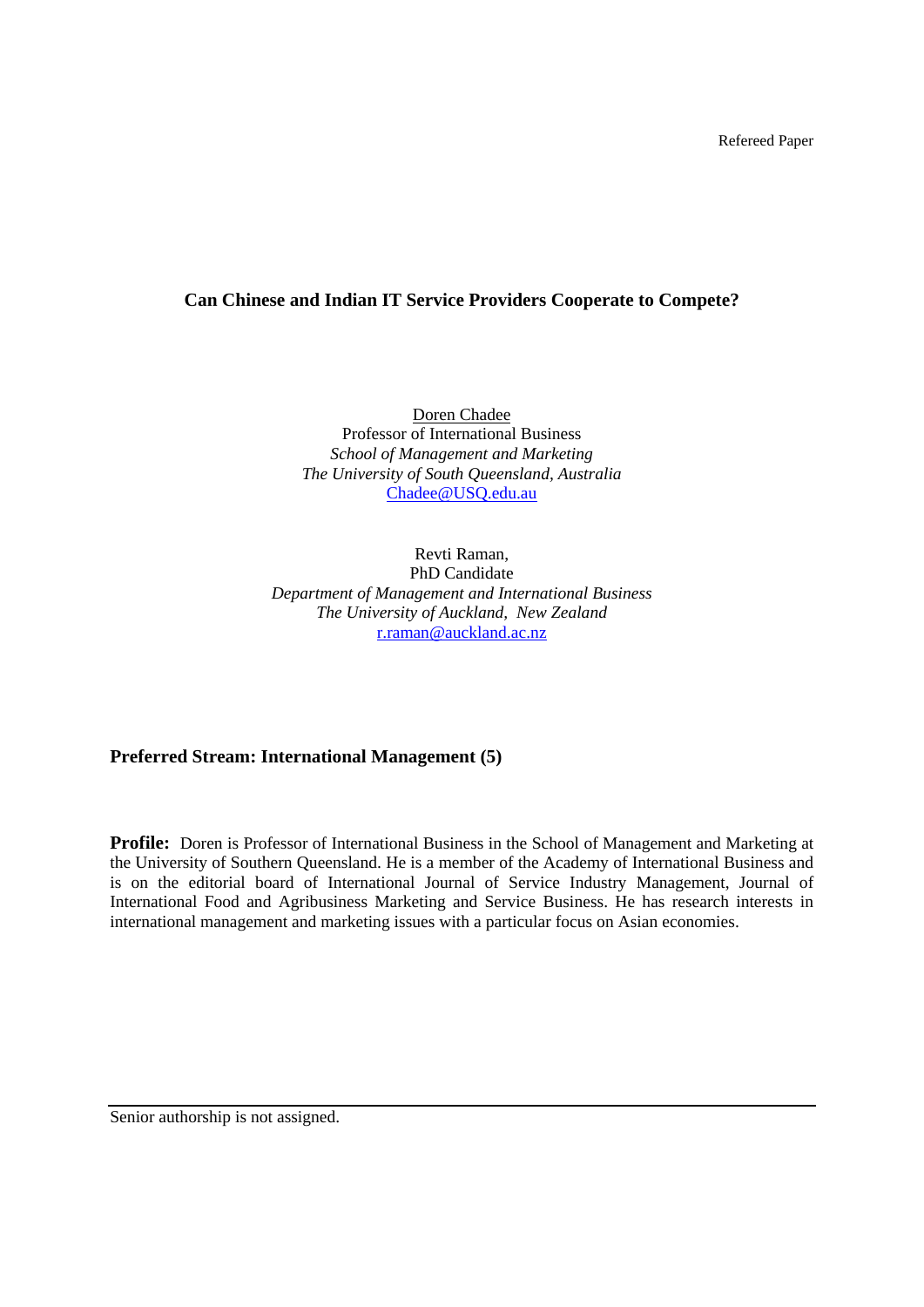# **Can Chinese and Indian IT Service Providers Cooperate to Compete?**

## **Abstract:**

*This paper assesses the competitive nature of two dominant players in international outsourcing of IT services market and argues that there are mutual benefits for China and India to cooperate because of their complementary strengths. By partnering, Chinese and Indian information technology service providers will have access to complementary skills and resources and will be in a stronger position to provide a more complete range of services to global clients.* 

Key words: International Strategy, International outsourcing, information technology services, Partnering, China, India.

Unprecedented innovations and diffusion of information and communication technologies and the intensification of trade liberalisation over the last decade have made it feasible for firms in advanced industrialised countries to outsource much of their information technology (IT) service needs to comparatively cheaper countries such as India, China, Malaysia and the Philippines. Despite conflicting findings regarding the benefits of outsourcing (Espino-Rodríguez & Gil-Padilla, 2005; Lacity & Hirschheim, 1993; Lewin & Peeters, 2006; Loebbecke & Huyskens, 2006; Serapio, 2005) the international outsourcing of IT services is on the rise (Gartner, 2005) and an increasing number of firms have made it an integral business strategy. As a result, a plethora of research has emerged on various aspects of international outsourcing of IT services but few of these have focused on the topic from the standpoint of the service providers. This paper attempts to contribute to the literature on international outsourcing by focusing specifically on the competitive nature of the IT services sectors of two dominant offshore service providers, namely India and china. The main objective is to assess the competitive strengths of the two countries and evaluate whether cooperation between them is a likely outcome. The paper argues that there is a strong case for the two countries to cooperate given their complementary strengths.

The structure of the paper is as follows. First the paper provides a brief background on the international outsourcing or offshoring market<sup>[1](#page-1-0)</sup> for IT services. Second the methodology and data is discussed followed by a discussion on data analysis in Section 3. The last section discusses the main findings and the implications for managers.

# **1. GLOBAL MARKET STRUCTURE**

1

<span id="page-1-0"></span><sup>&</sup>lt;sup>1</sup> Offshoring refers to the supply of services from abroad either through internal suppliers (international insourcing) or external suppliers (international outsourcing). Outsourcing refers to the supply of services from external sources either domestically (domestic outsourcing) or internationally (international outsourcing). In this paper, outsourcing and offshoring are used interchangeably for comparative purposes..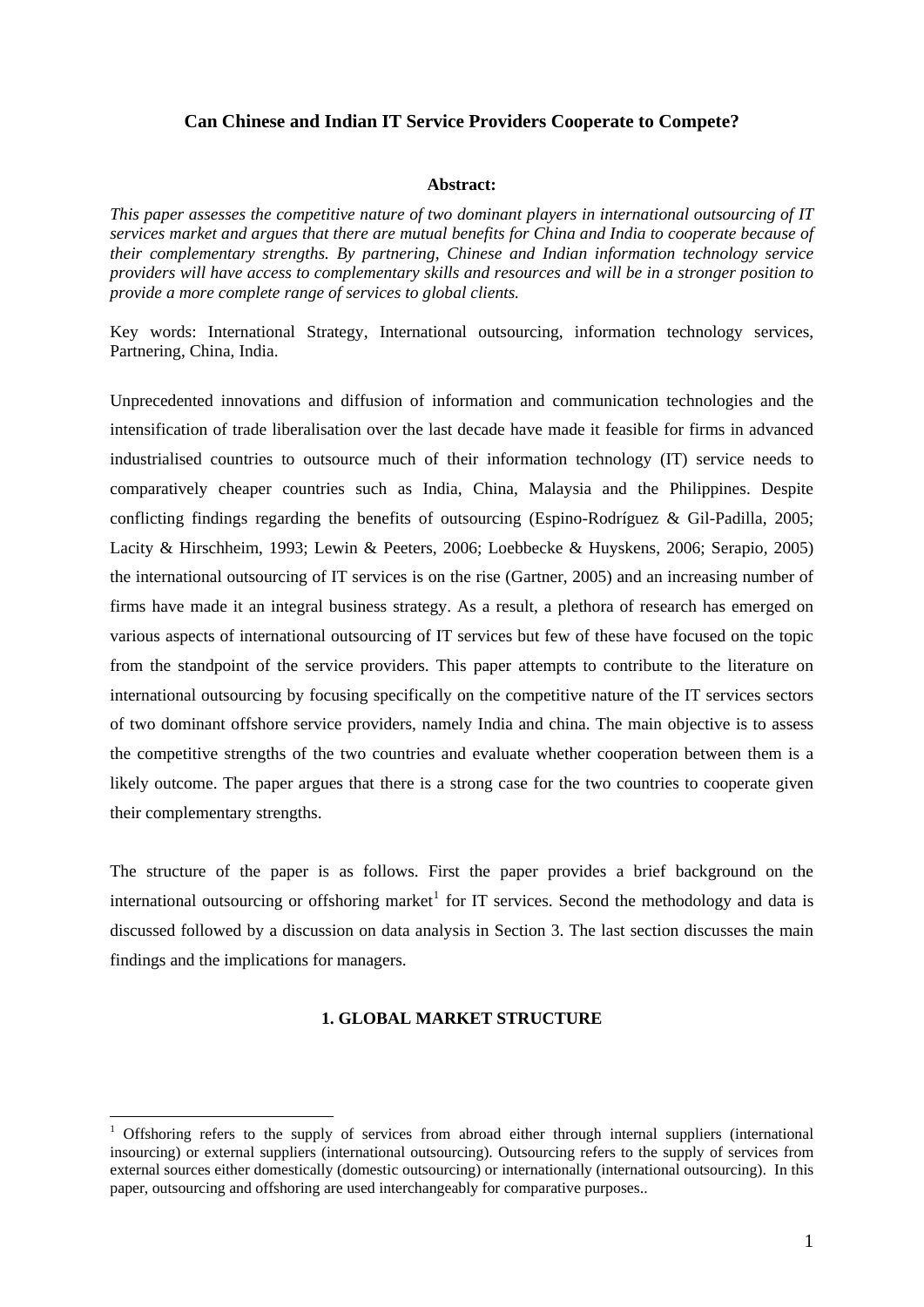The international outsourcing of IT services market has grown rapidly over a short period of time. Although no official data is available on the global market for offshoring, recent estimates on this type of international business activity highlight its importance. According to the OECD(2004) , the global services offshoring market<sup>[2](#page-2-0)</sup> in 2001 was estimated at approximately \$260 billion comprising of \$227 billion for domestic outsourcing and \$32 billion for offshoring. Gartner (2005) suggests the IT service market will grow to approximately \$800 billion by 2009 of which 10 % is expected to be outsourced (McKinsey, 2005). Similarly Nasscom (2005) predicts global outsourcing of services to grow from \$40 billion in 2004 to over \$90 billion in 2008 with India accounting for about 50 % of this business. McKinsey (2005) also estimates that by 2008 services offshoring will provide employment to approx. 4.1 million people, representing 1.1 % of total employment in services in developed countries (Farrell et al., 2005) and according to the Forrester research, 3.3 million US business process jobs worth \$136 billion in wages will go offshore by 2015 (McCarthy et al., 2002). Clearly, the international outsourcing of IT services has grown rapidly and is predicted to continue its growth trajectory in the future.

The global services offshoring market consists of two sets of main players: IT spenders (demand side) and offshore service providers (supply side). On the demand side, USA (37%), Western Europe (35%), and Japan (14%) are the main IT spenders (EITO, 2006). Other major demand side players include Canada, and selected countries from Latin America, Eastern Europe and Asia Pacific region. On the supply side India, China, Malaysia and the Philippines are the main players. Other services offshoring destinations include Israel, Ireland and Russia. Figure1 shows the relative stature of the main offshore service providers in the world based on local business environment, financial structure attractiveness and the human resource capability.

# *Insert figure 1 here*

Of the main offshore service providers, India is second largest exporter of IT services with \$ 24 billion exports of information technology services and along with \$ 6 billion of domestic revenues in 2006. India's software and services industry is mainly export oriented towards Europe and USA. By comparison, international outsourcing of IT services is relatively small in China (\$2.8 billion) despite having a sizable domestic software market estimated at \$ 72 billion in 2004 (People'sDaily, 2005a). The other players are either relatively small or are face constraints to become to major competitors to both China and India. For example, Ireland faces unfavourable cost structures while Malaysia, Russia and the Philippines face people skills and availability constraints. The paper focuses on two main offshore service providers namely India and China. The two countries are widely acknowledged as

1

<span id="page-2-0"></span> $2$  All data throughout the paper is in US dollars unless otherwise specified.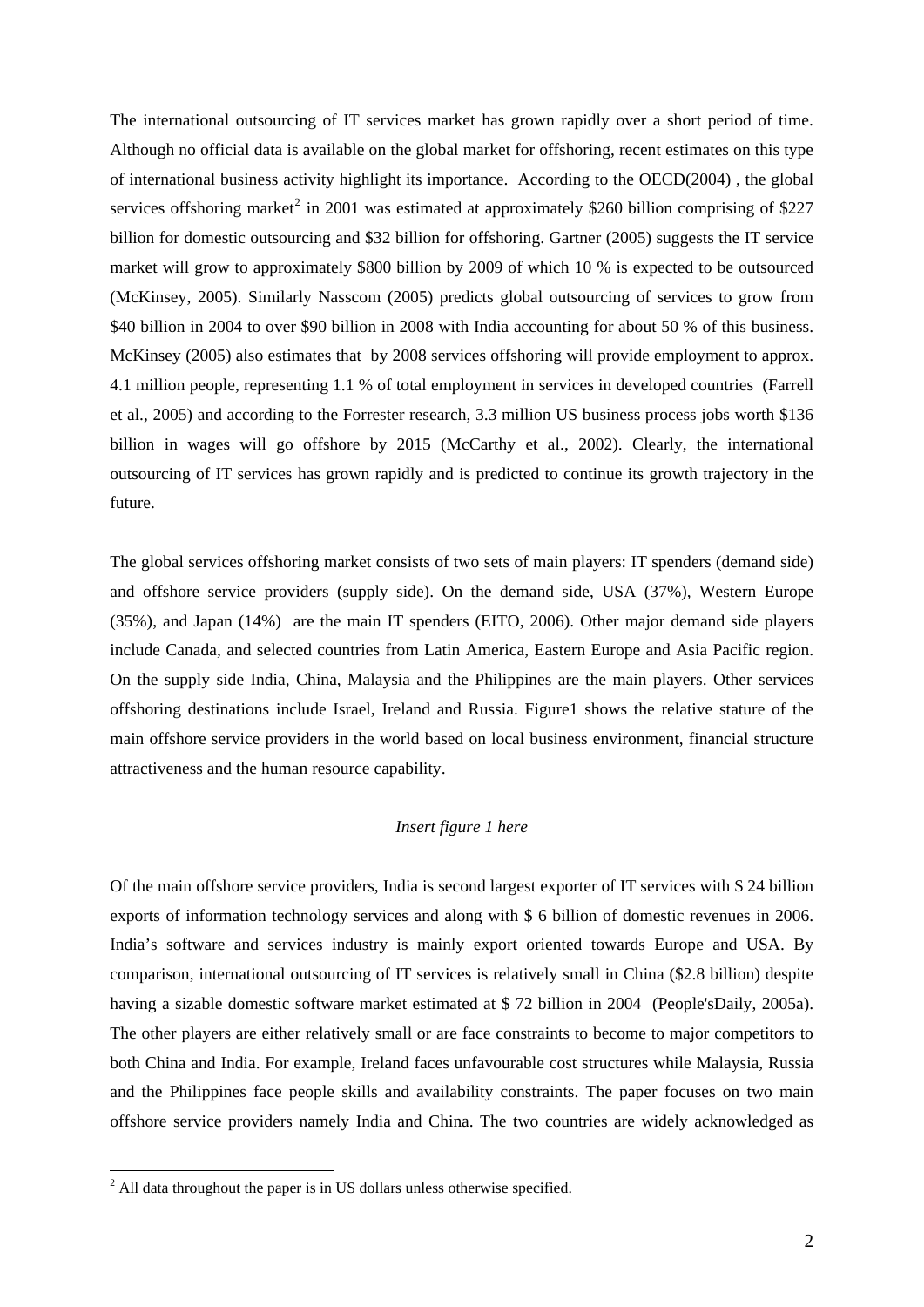two emerging economic powers. The information in Table 1 summarises some salient feature of the two economies.

## *Insert table 1 here*

## **2. MODEL AND DATA**

We use Porter's (1990) competitive advantage framework to assess the competitive nature of Chinese and Indian IT services sectors. Porter's (1990a) diamond of competitive advantage (Figure 2) considers factor conditions, domestic demand conditions, related and supporting industries, and firm strategy, structure and rivalry to argue that these determinants create a national environment in which firms are born and compete. Factor conditions constitute a country's position in factors of production. Countries with sophisticated industries create and upgrade production factors. The model includes two external influences: role of government and chance events. The home market demand conditions and the presence of globally competitive related and supporting industries contribute to industry's competitiveness.

## *Insert figure 2 here*

The model above is assessed using secondary data drawn primarily from the National Association of Software and Service Companies (Nasscom) website, the directory of Indian software and services industries (2005) for India and the Annual Report of China Software Industry (2006) and Ministry of Information Industry Website for China.

# **3. CHINA-INDIA COMPARATIVE ANALYSIS**

#### **3.1 Factor Endowments**

Factor endowments refer to the factors of production essential to compete in the industry (Porter, 1990). In the case of the software and services industry two factors have been identified as being critical for competitiveness (Raman & Chadee, 2007).

*Human resources:* Human resources have been identified as the most critical source of competitiveness for software and services industry. China with over 1.3 billion populations and India with over 1.1 billion population are the world's most populated countries. But the sheer size of their populations by themselves does not constitute a source of competitiveness. The quality of the labour force also matters particularly in a knowledge based industry. And for IT services enterprises which are highly labour intensive, a sufficiently large population which can be trained is a rare asset.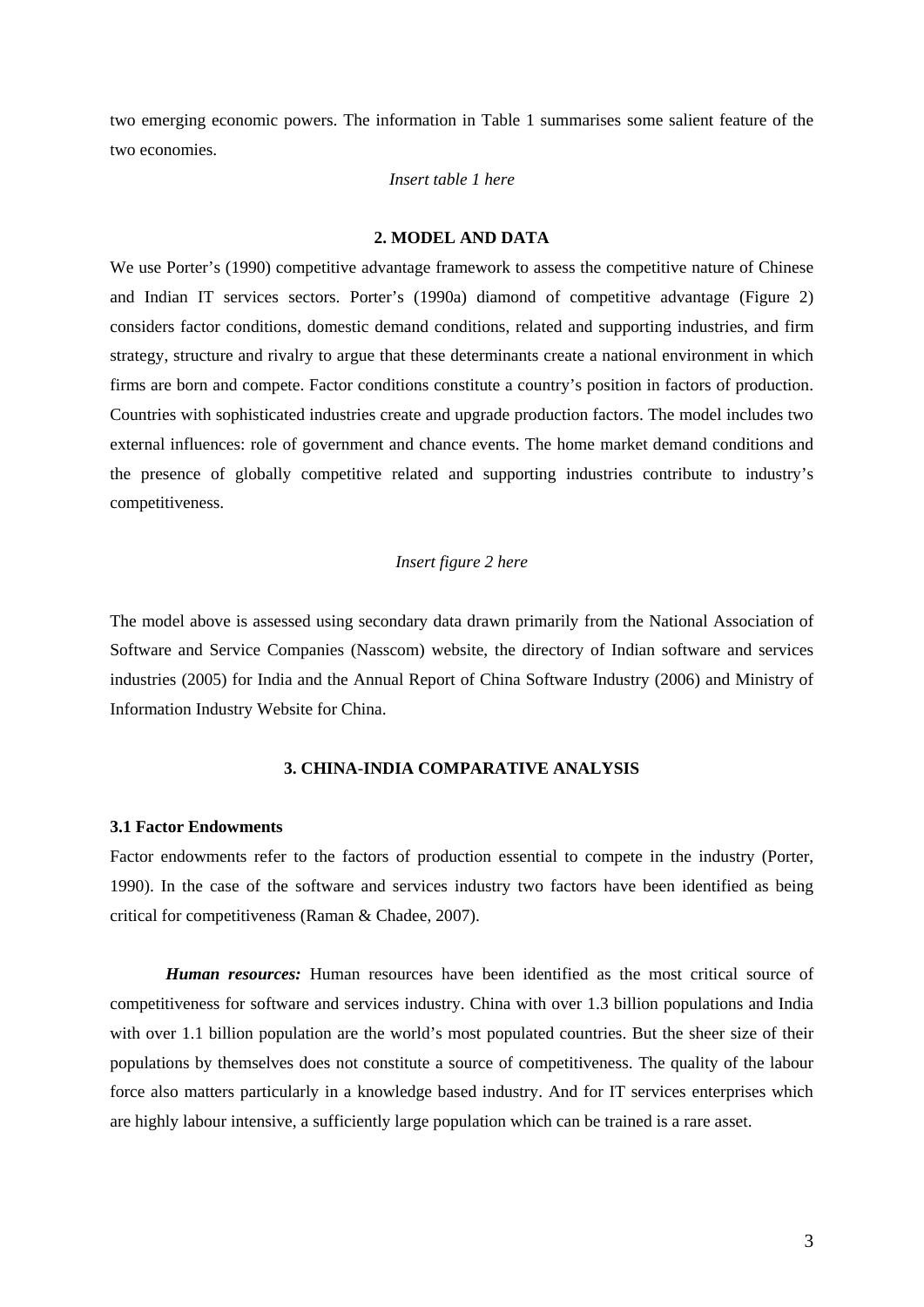India's knowledge professional come from more than 340 institutes of higher education and 16000 colleges with a total enrolment of 9.3 million producing 441000 technical graduates, 2.3 million other graduates and over 300000 postgraduates each year ; and account for 28 % of suitable knowledge workers available to all outsourcing destinations. Although English is a widely accepted medium of the Indian education system, only 10 % of students with general degrees and 25 % of engineering degrees are considered as employable in the industry (Farrell & Grant, 2005). This translates into an annual addition of about 44000 employable technical graduates and about 140000 non technical graduates and post graduates. According to a recent estimate about 850000 IT professionals and 1.4 million IT enabled services (ITES) – business process outsourcing (BPO) professionals will be needed in India by 2010 (Nasscom-McKinsey, 2005). Thus, the basic concern for India is to improve the quality of its knowledge professionals through language and practical skills, which will automatically lead to an increase in quantity and thus reduce the gaps in the demand and supply for knowledge professionals.

According to statistics provided by China Education and Research network**,** there are about 1400 institutions of higher education with total enrolment of 9 million students at annual increment of about 1.4 million students resulting in an annual outflow of about 1.33 million graduates in the system. Chinese software employees suffer from rigid education at Universities and a lack of training at enterprises resulting in inadequately trained professionals for the industry (People'sDaily, 2005b) . The lack of English language skills and work force immaturity are some of the factors that make China an unsuitable supplier of services particularly to English speaking US or European companies (Wiggins, 2006).

Although India has a slight advantage, over China in human resources, both face critical shortage in the supply of skilled workers because of 'scarcity in abundance' paradox. The software industries in both countries have an abundance of graduates and postgraduates but the employability ratios vary: 10-25 % for India and about 10 % for China (Farrell & Grant, 2005). Thus, improving the employability of their graduates is a key priority for both countries in order to remain competitive.

*Infrastructure:* Physical, technological and financial infrastructure have been identified as another bundle of critical; factors in the competitiveness of IT services sector. China enjoys overall superior infrastructure than India in terms of electricity generation, roads and number of telecommunication lines. Interestingly, India had more power, road and telecom than China in 1980 but developments in these areas have lagged behind China during the last decade (WorldBank, 2007). It is argued that the technological infrastructure is more important for IT services sector as the services are transferred through virtual networks and not through physical infrastructure. However financial infrastructure provides support to service providers to compete in international markets. The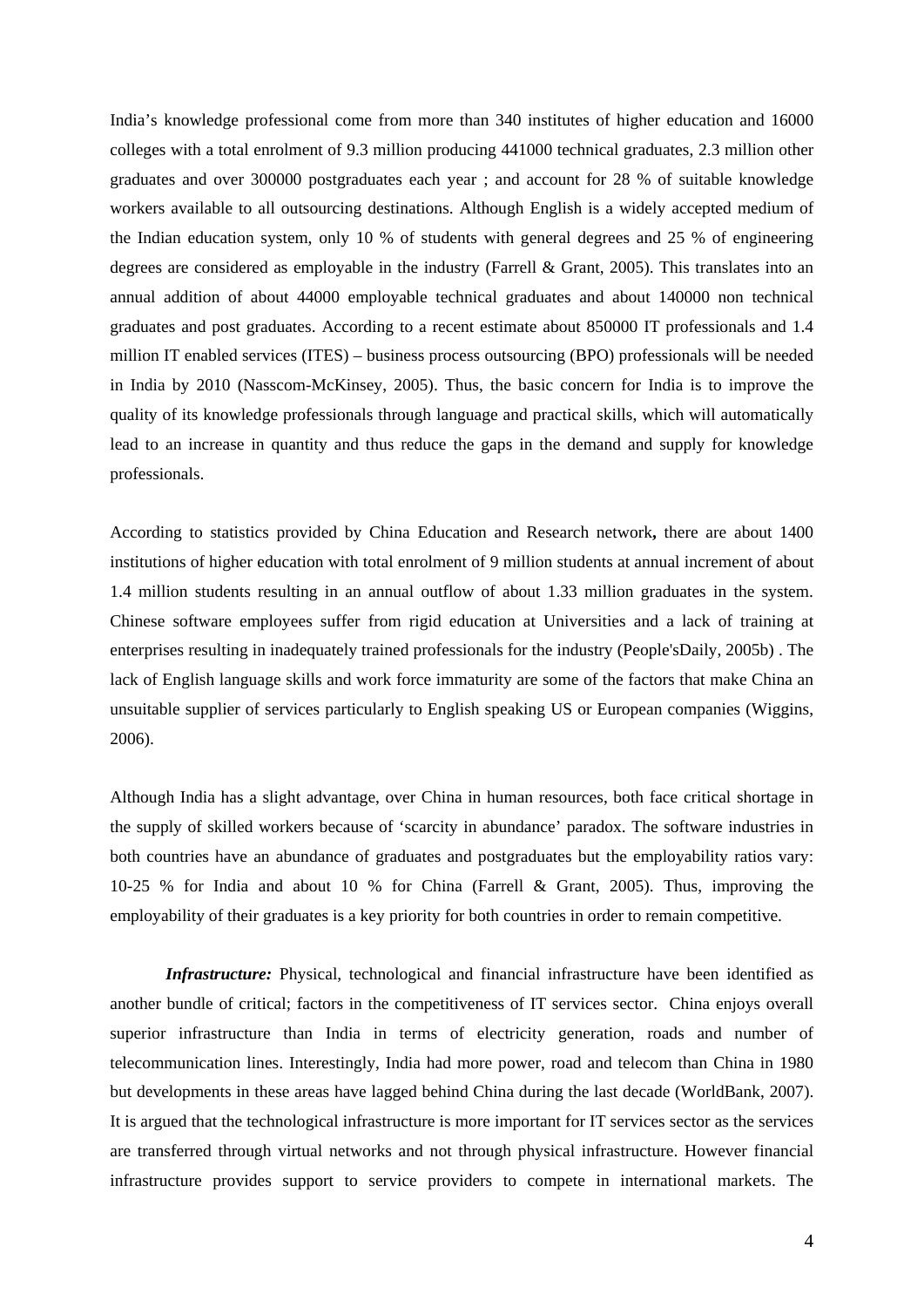development of world class technology parks in India provide advanced infrastructural facilities to IT service firms allowing companies to benefit from agglomeration and economies of scale. China also has well developed technology and industrial parks, particularly in the coastal areas which have developed advanced infrastructures such as telecommunications, roads, and ports in Special Economic Zones (SEZ).

The two countries have vastly different financial infrastructures but overall China appears to be ahead of India in providing the necessary financial infrastructure to attract foreign capital to support the development and growth of its enterprises. A cursory look at the performance of the two countries in inward FDI suggests that China has an overall stock of \$ 318 billion compared to India with only \$ 45 billion However, India's financial sector is more effective at allocating capital, controlling bad debts and efficiency of private and foreign banks (Farrel & Lund, 2005) which is critical in a market based economy. Hence, China is well endowed with capital but is weak in its efficient allocation whereas India has limited capital but is strong in efficient allocation.

### **3.2 Demand Conditions**

The importance of the nature and sophistication of domestic demand (Porter 1990) and international demand (Cartwright, 1993; Kapur & Ramamurti, 2001; Moon et al., 1998) in the development and growth of industries is well documented. Indeed, in the case of India's IT services sector, domestic demand for IT services is underdeveloped while the Industry has established itself as a world leader in the provision of IT services on the basis of growth in international demand. Thus, in a borderless world and industry, the domestic market is almost irrelevant.

The IT services sectors of India and China have followed two distinct growth models. The information in Figure 3 shows that India is predominantly export oriented whereas China focuses mainly on its domestic market for software services. The strength of China is based on the production of software for its large and growing domestic hardware industry. China's strong manufacturing sector, buoyant consumer electronics market, large number of domestic and foreign SMEs, a larger population and rapid economic growth have all contributed to keeping IT services enterprises focused on the domestic market. By comparison India has weak domestic demand and as a result entrepreneurial firms focus on export of software and services for growth. During recent years more than 75 % of the revenues of Indian software and services industry were from export earnings while the domestic market remains small and relatively underdeveloped.

*Insert figure 3 here*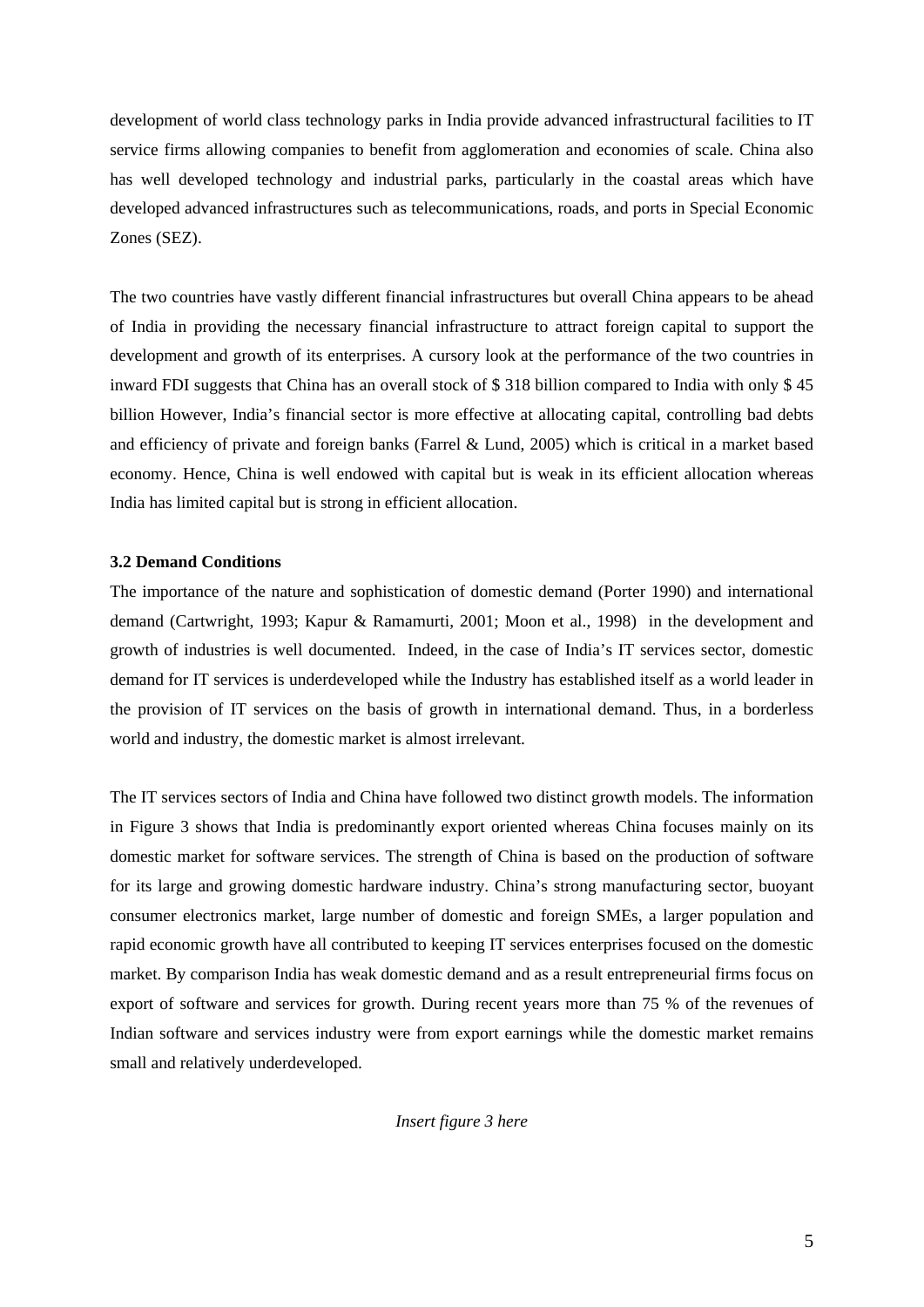### **3.3 Related and Supporting Industries**

<u>.</u>

Internationally competitive related and supporting industries or institutions provide a strong base for innovation, knowledge sharing and technology development (Porter, 1990). The software and services industry broadly consists of three segments; hardware, software and services and information technology enabled services which rely and draw from each other for growth and development and being knowledge based industries their links with the education sector is also critical.

In the case of China, a well established and growing hardware industry provides the main platform for the development and growth of its software services industry and IT enabled services. The larger penetration of personal computers and internet lines in China (Table 1) is a major market segment for its hardware industry which in turn increases demand for the software industry. Kharbanda & Suman (2002) point out that application software consisting of accounting software, word processing packages, translation tools, antivirus developments and publishing software is a dominant segment of China's IT services enterprises and account for about two thirds of the software market. Thus, China's IT services sector is domestically oriented although in recent years the role of exports has been on the rise. Other related and supporting networks include the Chinese Academy of Sciences (CAS), a leading academic research institution in natural science, technological science and high-tech innovation which is frequently credited for the development of the country's IT industry. Founded in 1949, it has a total staff of over 58,000, 108 scientific research institutes, over 200 science and technology enterprises, and more than 20 supporting units.

By comparison, in India, the development of the IT services sector is based largely on private entrepreneurial ventures. And because the domestic market for IT services remains underdeveloped, the industry started with a global orientation. India's IT services enterprises are mostly involved in custom application development and maintenance, and application outsourcing are the main service lines accounting for 88% of total software exports. The Financial sector comprising Banking, Financial Services and Insurance (BFSI) having 39% and 40% of share in software services and exports during 2002-03 and 2003-04 respectively is the main market segment followed by manufacturing and telecom equipment that represent 12% and 9% share in each year. The other emerging market segments are health care, telecom service providers, retail and government. The ITES industry consists of captive units and independent third party service providers. India's IT services sector is also strongly supported by world class educational institutions such as IITs, IIMs, IITMs and a large netwotk of private education and training providers such as Aptech,  $\text{NIT}^3$  $\text{NIT}^3$ .

<span id="page-6-0"></span><sup>3</sup> IIT (Indian Institute of Technology), IIM (Indian Institute of Management), IITM (Indian Institute of Technology and management) NIIT (National Institute of Information Technology).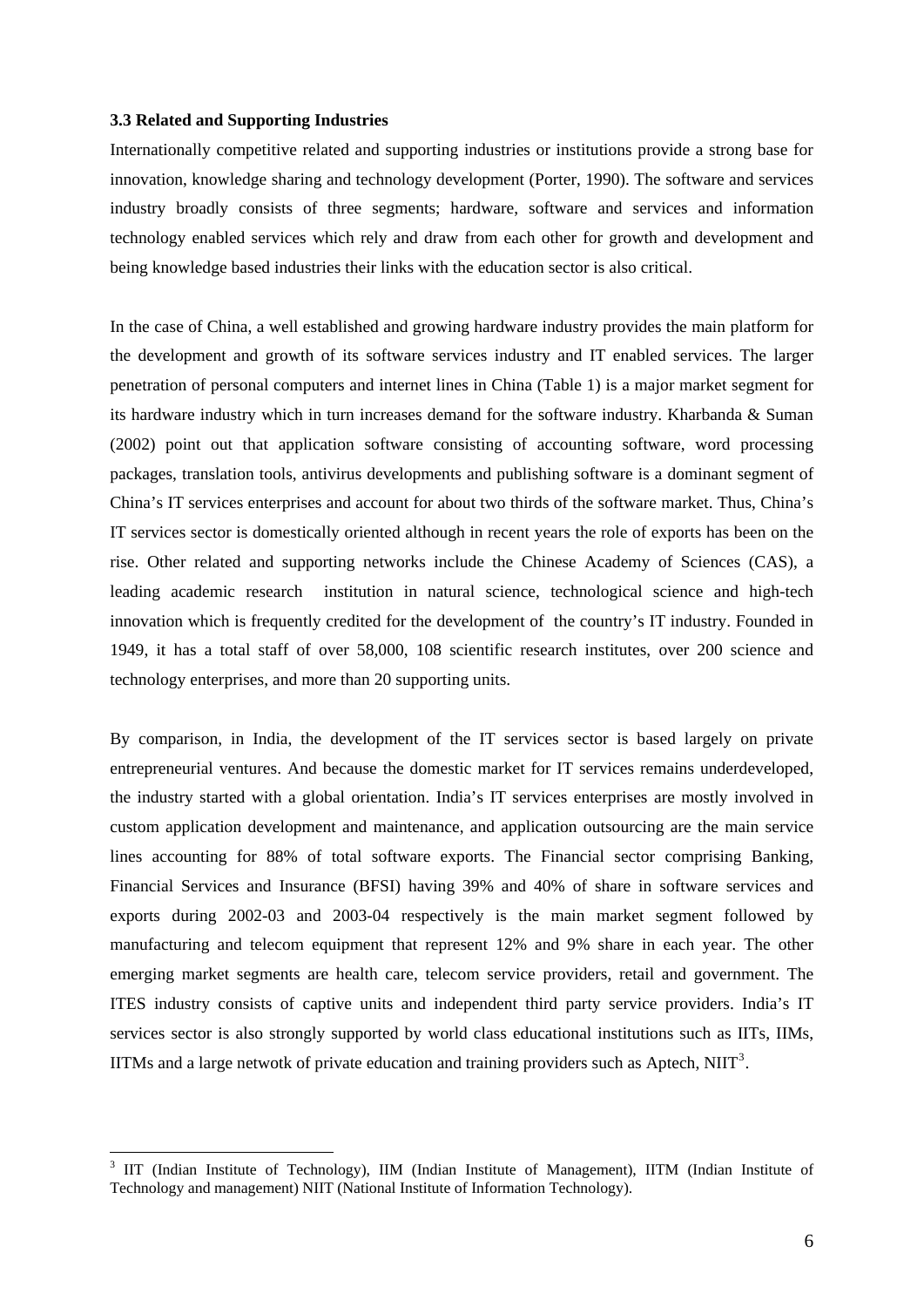### **3.4 Firm Strategy, Structure and Rivalry**

Researchers agree in general that firm strategy is an important element of their overall performance (Parnell, 2000). However, little research exists on the link between strategy and performance of IT service providers specifically. In a recent study (Chadee & Pang, 2007) firm technology strategy has been linked to the performance. In this paper, we consider the strategy at the industry level rather than at the firm level.

The structure of the IT services sectors in India and China differs considerably which gives rise to different context in which firms are created, organised and managed, and the extent of domestic rivalry in the two countries. Currently, China is the largest offshore software outsourcing manufacturing base for Japan. In 2005 Japan contributed 59 % to China's export revenue of IT services followed by Europe and America (20%) and rest of Asia other than Japan (14%) (CSIA, 2006). By comparison North America represents 68% of India's export revenue of IT services followed by Europe (23 %) and Australasia (8%) during the same period (Nasscom, 2007). India's English language skills, colonial background, mixed economy with emphasis on western style private sector, and time zone gap are better suited for serving USA and UK markets. China has focussed on its domestic market primarily in order to exploit its strengths i.e. huge untapped domestic market, strong manufacturing base, local knowledge. The major destinations served by China and India are also driven by cultural and linguistic factors. But are they static or bound to change in future? In recent years, China has made substantial efforts in improving its English language competencies while India has ventured in China's markets (e.g. Japan).

India's IT services sector is considered to have a more mature and consolidated industry than China's. In India, there are about 1000 IT companies while in China there are about 8000. India's IT sector consists of a diverse competitive group of companies: top 5 companies contribute about 32% to export revenues with about 245 companies earning revenues between INR 1 billion to INR 10 billion. A strong rivalry also exists among IT services firms in India, particularly in the recruitment of IT professionals. Further, intense activities in mergers and acquisitions of foreign companies by Indian companies such as Infosys, TCS, Reliance and setting up of offshore centres by Global Giants like Microsoft, Oracle, SAP highlight the highly competitive environment the sector operates in India.

China's IT services sector consists of over 8000 companies but the majority are small workshop type operations and almost three fourth have less than 50 employees. Only 6 of the top 30 Chinese IT services companies have CMM<sup>[4](#page-7-0)</sup> level 4 or 5 compared to all of the top 30 IT companies in India (Filippo et al., 2005). By Dec 2003, 275 Indian IT services firms had acquired quality certifications.

<u>.</u>

<span id="page-7-0"></span><sup>&</sup>lt;sup>4</sup> CMM stands for the Capability Maturity Model and is also known as SW-CMM as it relates to software companies.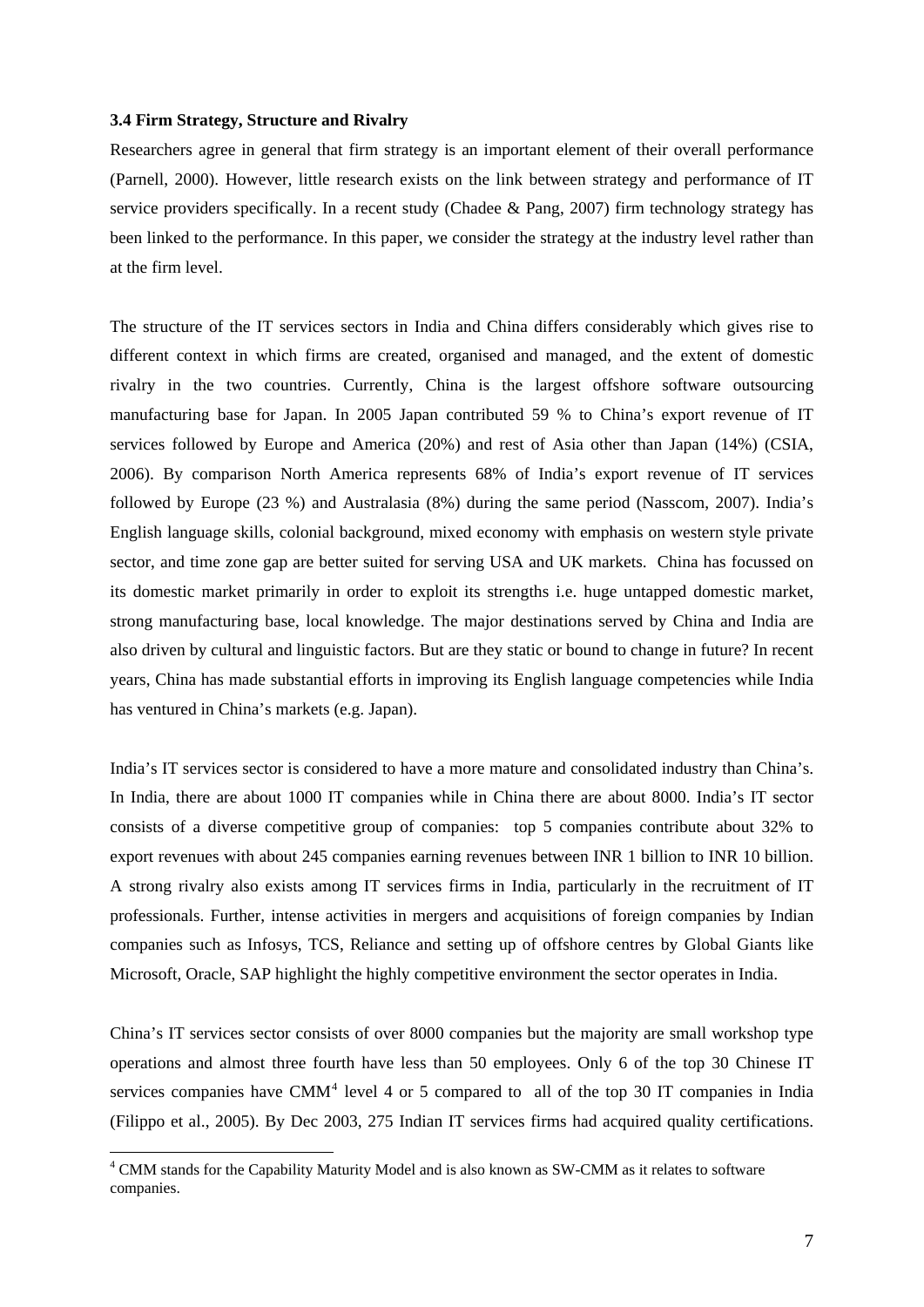These companies provide world class quality service and as a result, more than half of the Fortune 500 companies outsource their work to India. China's IT services sector is weaker than India's for software process capability, process experience, and management and marketing capabilities; but is stronger in lab research (Tschang & Xue, 2003). Overall, India's IT services sector is more mature and consolidated than China's.

## **3.5 Role of Government**

According to Porter (1990) **t**he government acts as a catalyst and challenger and it is the firms that create competitive industries not the Governments. Govt policies create an environment in which industries operate and compete. Chadee and Kumar (2001) notes that governments may play role in assisting firms to gain international competitiveness through its policies that stimulate the market where it does not exist and that complement market where there is market failure. Since most IT service providers are from developing countries with week markets, role of the government has become critical for success.

Both India and China have government support in the form of supportive policy frameworks and infrastructure catalysing the efforts of academicians (China) and early entrepreneurial IT professionals (India). Tshang and Xue (2003) identify the origin of China's IT services industry in Universities, China's Academy of Sciences, and government owned companies around the end of the 1970s. With the beginning of China's Open Door Policy, in the mid 1980s several Professors and research fellows from Beijing Zhongguancum left their jobs and started their software companies producing Chinese word processing systems. Sensing the emergence of information technology era, the Chinese government actively supported the development of its software and integrated Circuit industry through various policies targeted specifically at the software and IT industry.

Similarly, in India, Government policy and a global vision have played a significant part in the development of the IT services sector but its growth is the result of pioneering companies in the field. The government of India started promoting software exports as early as 1970 through industry supportive policies. The severe balance of payment crisis of the early 1990s was a turning point in the history of the Indian economy that pushed India to undertake massive economic reforms in 1991. Consequently the industry experienced record breaking growth in software exports during 1990s followed by a boom in the international demand for software services

In general, China has always been a policy driven society where the central government plays a direct role in promoting its industries whereas the Indian government has played a supportive and catalyst role by providing the necessary environment for private entrepreneurs to develop and grow enterprises.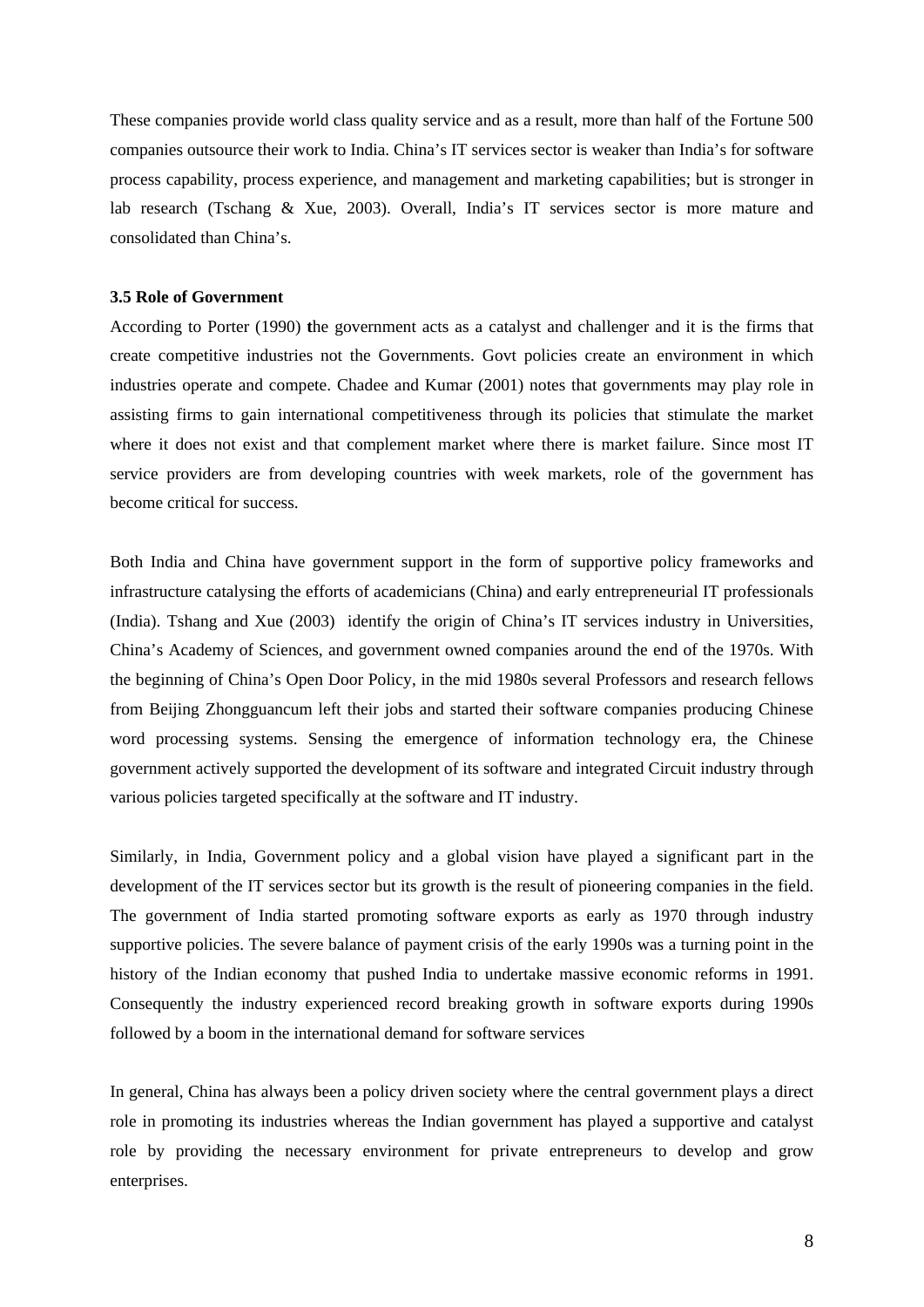### **3.6 Chance Factors**

The success of the IT services sectors in both China and India can also be attributed to several chance factors. The first, the sheer size of their populations and their relatively young demographic have worked in favour of both countries in becoming leading IT service providers. The IT services sector is labour intensive and only two countries, India and china, have the capacity to supply the scale of IT graduates required for achieving economies of scale in this industry. India's western style economic business system and practices grounded in the British legal system together with the use of English as the international business language is a major chance factor for India's IT services sector growth. Finally, the advent of Y2K which provided many of India's IT service providers with the opportunity to establish themselves as global leaders in their fields represented a turning point in the fortune of India's IT services sector.

# **4. CONCLUSION AND MANAGEMENT IMPLICATIONS**

The trends in IT spending and outsourcing clearly signal that the international outsourcing of services is here to stay and grow in the foreseeable future. Although a number of countries have been active in the international outsourcing of IT services, India and China are emerging as two leading players in this rapidly growing market. So far, the two countries have developed complementary strengths and specialise in distinctively different segments and regions of the IT services markets. The information in Table 2 summarises some of the contrasting features of the IT services sectors in the two countries. India is predominantly export oriented with the majority of its business in USA and Europe while its domestic IT services market remains underdeveloped. By comparison, China's IT services market has developed on the back of a strong domestic IT hardware manufacturing industry while its offshore activities remain negligible. Given their complementary market orientations, both countries can benefit from partnering with each other.

Competition between the two giants of this industry is also likely to be altered. China's leading hardware industry and surging software development is putting pressure on Indian companies to develop a China strategy whereas the experience and maturity of India's IT services sector has prompted China to develop an India strategy. India strategy and China strategy are not only for multinationals but for China and India too to reap synergies from globalisation of trade. In this respect, China is more of an opportunity rather than a threat for India given their complementary strengths. India's strong software industry and China's strong hardware industry may create a strong base for cooperation. India may tap into China's huge domestic software and services industry and serve Japan and South Korean markets through its China base whereas China may use Indian companies' European and US networks to enter these markets in an effective way to sell IT hardware. Although 'cooperating to compete'(Chetty & Wilson, 2003; Dayasindhu, 2002; Oum et al., 2004; Yue-Ming, 2005; Zineldin, 2004) is a viable strategy for the two countries, a number of issues need to be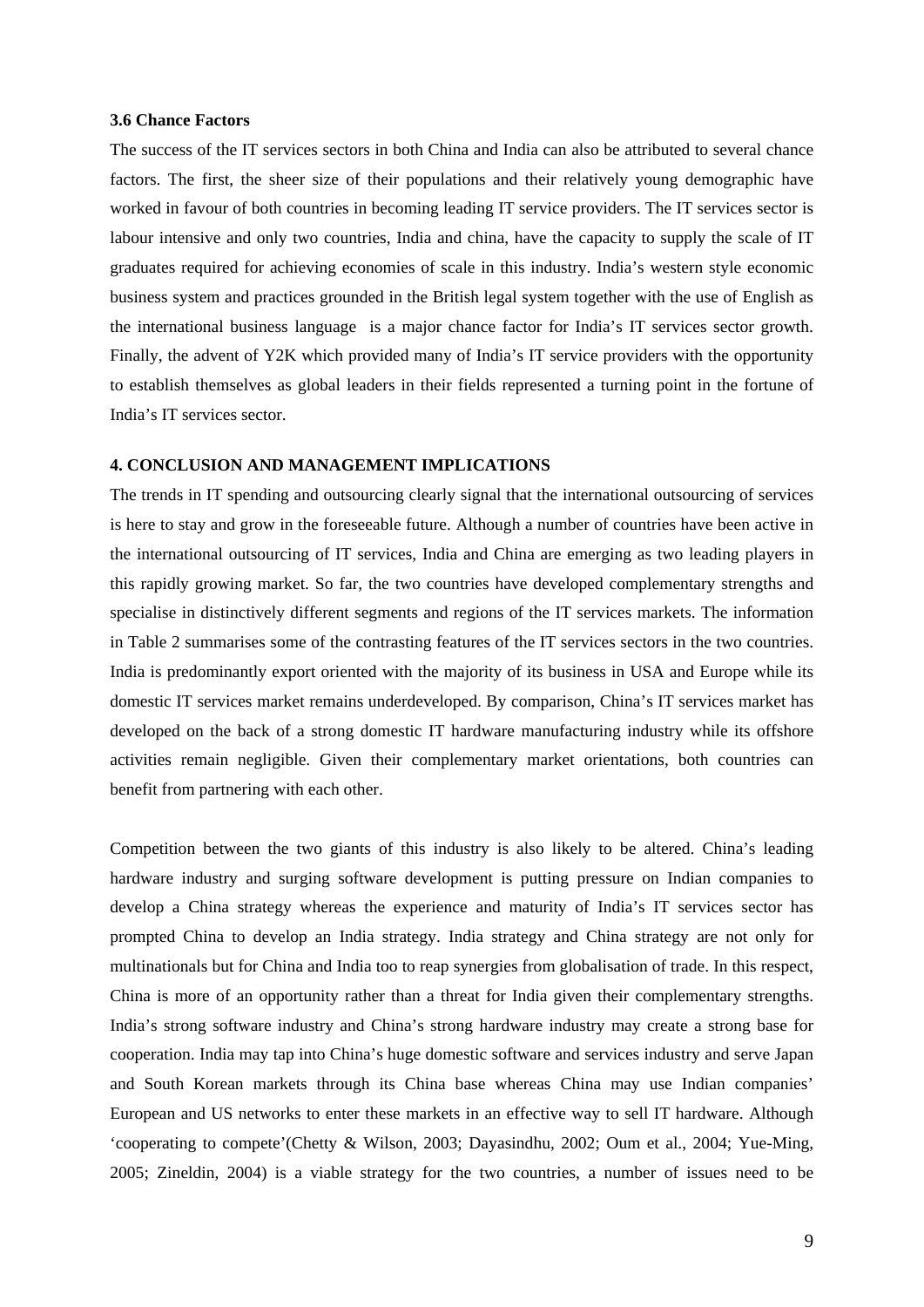addressed before this becomes reality. First, the Chinese IT industry needs to go through a restructuring and consolidation as it is still too fragment. Government regulation to control piracy needs to be addressed. On the Indian side, bureaucracy and red tape needs to be addressed and economic liberalisation needs to be more fully embraced. Both countries need to improve the quality of their human capital to remain internationally competitive.

This paper may sensitise the management practioners in India and China for the emerging opportunity to collaborate for competing in international markets. The paper highlights competitive strengths and weaknesses of the IT services industry of the two countries which may help management practioners in formulating collaborative strategies.



**Figure 1: Key Offshore Service Providers** 

Notes: \* People's skills and availability consists of cumulative business process experience and skills, labour force availability, education and language, and attrition rates. \*\*Business environment consists of country environment, country infrastructure, cultural adoptability, and IPR security. \*\*\* Size of bubble represents financial structure attractiveness consisting of compensation costs, infrastructure costs, and tax and regulatory

costs.

Source: Kearney (2004)



**Figure 2: Porter's Diamond of Competitiveness for China and India** 

Source: (Porter, 1990b), Adapted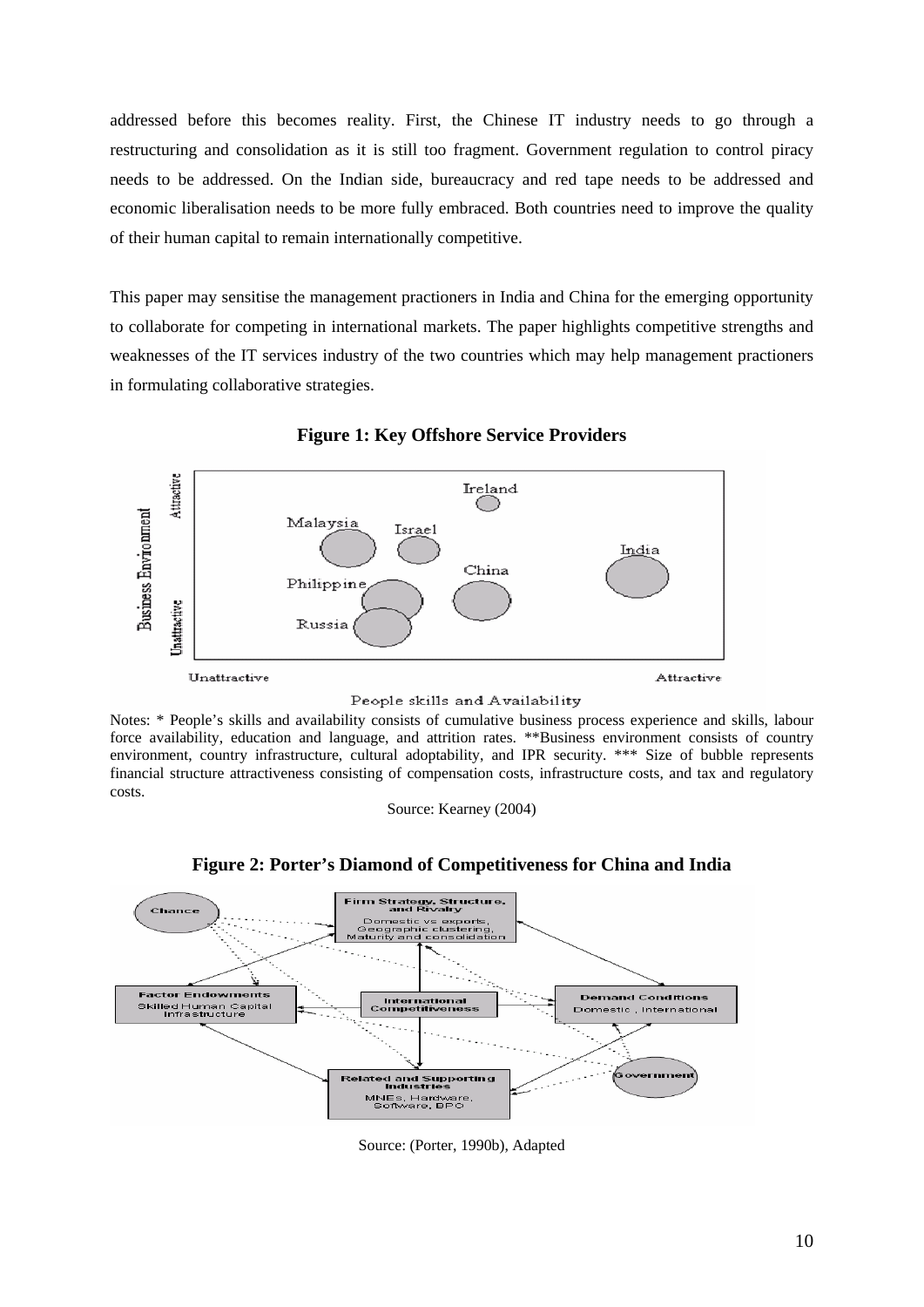

**Figure 3: Sources of Revenue for India and China IT sector** 

Sources: Nasscom (2005a; 2007), CSIA (2006)

Notes: ISSI = Indian software and services industry, CSSI = Chinese software and services industry

| <b>Indicator</b>                                 | India      | <b>China</b> |
|--------------------------------------------------|------------|--------------|
| Total Population (Million, 2005)                 | 1101.6     | 1316.3       |
| GDP (USD Billion, 2005)                          | 731.0      | 1955.3       |
| GDP Per Capita (USD, 2005)                       | 663.3      | 1485.0       |
| Services as % of GDP (2004)                      | 53.2       | 31.9         |
| Contribution of the industry to GDP (2005) (%)   | 4.8        | 2.1          |
| Share in Global industry revenue $(2005)$ $(\%)$ | 3.6        | 5.9          |
| CAGR $(2000-2005)$ for the industry $(\%)$       | 28         | ??           |
| Ratio of export and domestic revenue (2005)      | 64:36      | 8:92         |
| ICT Expenditure % of GDP (2004)                  | 3.7        | 5.3          |
| E Government Readiness Index                     | 0.57       | 0.41         |
| Internet Users (Million, Mid 2006)               | $5(4.5\%)$ | 22.5 (9.4%)  |
| Personal Computers per 1000 people (2004)        | 11         | 40           |
| FDI Stocks (USD Billion, 2005)(Inflow / Outflow) | 45.3 / 9.6 | 317.9 / 46.3 |
| Reserves including Gold (USD Billion 2004)       | 140.076    | 622.945      |
| USD FX Rate $(2005)$                             | 44.1       | 8.1          |
| HDI (2002) (Index value / World rank)            | 0.595/127  | 0.745/94     |
| IT services total revenue (USD billion) (2005)   | 28.4       | 47.6         |
| IT services export revenue (USD billion) (2005)  | 17.7       | 3.6          |
| Sources:                                         |            |              |

**Table 1: Salient Features of Chinese and Indian Economies** 

[http://econ.worldbank.org/WBSITE/EXTERNAL/EXTDEC/0,,menuPK:476823~pagePK:64165236~piPK:64165141~theSitePK:469372,00.](http://econ.worldbank.org/WBSITE/EXTERNAL/EXTDEC/0,,menuPK:476823%7EpagePK:64165236%7EpiPK:64165141%7EtheSitePK:469372,00.html) [html,](http://econ.worldbank.org/WBSITE/EXTERNAL/EXTDEC/0,,menuPK:476823%7EpagePK:64165236%7EpiPK:64165141%7EtheSitePK:469372,00.html) , [http://www.internetworldstats.com/stats3.htm#asia,](http://www.internetworldstats.com/stats3.htm#asia) [http://english.peopledaily.com.cn/,](http://english.peopledaily.com.cn/) [www.nasscom.in,](http://www.nasscom.in/)

http://www.unctad.org/Templates/Page.asp?intItemID=3198&lang=1, CSIA (2006), Nasscom (2007).

Notes: 1. The source web links were assessed on XXXXX

2. GDP = Gross domestic product,  $CAGR =$  Combined annual growth rate,  $ICT =$  Information communication technologies, FDI = Foreign direct investment, HDI = Human development index.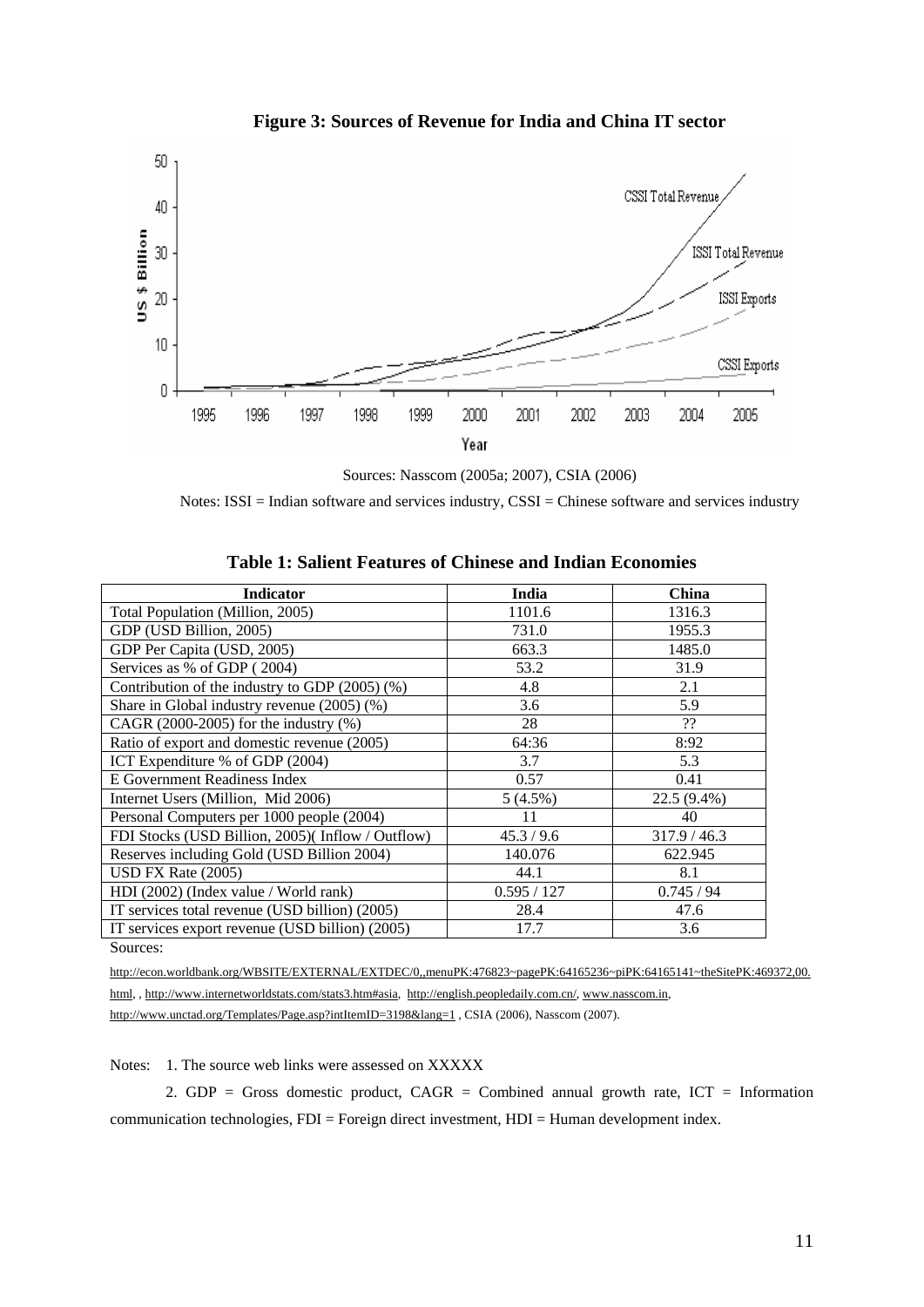| Table 2: Competitive Strength of the IT Services Sectors of India and China |  |  |  |
|-----------------------------------------------------------------------------|--|--|--|
|-----------------------------------------------------------------------------|--|--|--|

| <b>Competitive Dimension</b>                                        | India       | China               | <b>Comments</b>                                                                                                                                                                                                                                                                                         |
|---------------------------------------------------------------------|-------------|---------------------|---------------------------------------------------------------------------------------------------------------------------------------------------------------------------------------------------------------------------------------------------------------------------------------------------------|
| 1. Factor Endowment<br>(a) Human Resources                          | S           | W                   | India has highly skilled human capital, English language<br>proficiency and reputable educational facilities. However the<br>employability of human capital needs to be improved in both<br>countries.                                                                                                  |
| (b) Infrastructure<br>• Physical<br>• Technological<br>• Financial  | W<br>W<br>S | ${\bf S}$<br>S<br>W | China dwarfs India on FDI parameters and her superior<br>industrial infrastructure. India has adequate technology parks<br>for software companies and also has a more efficient financial<br>infrastructure. Overall, China has a more developed economy<br>supported by higher quality infrastructure. |
| 2. Demand Conditions:<br>(a) Offshore Demand<br>(b)Domestic Demand  | S<br>W      | W<br>S              | China has a large and buoyant domestic market due to its<br>strong manufacturing sector. There is strong domestic demand<br>for software in Mandarin. India has an underdeveloped<br>domestic market and focuses on offshore markets mostly in US<br>and Europe.                                        |
| 3. Related $\&$ Supporting<br><b>Industries</b>                     | S           | S                   | Strong industrial agglomeration in both countries to support the<br>development of IT service providers.                                                                                                                                                                                                |
| 4. Strategy, Structure and<br><b>Rivalry</b><br>(a) Growth strategy | S           | ${\bf S}$           | Chinese growth derived from domestic demand while India<br>focuses on export markets                                                                                                                                                                                                                    |
| (b) Industry structure                                              | S           | W                   | India has a consolidated industry with large global companies<br>leading in the field. China's has many small firms and lacks the<br>necessary scale and structure to become serious global players.                                                                                                    |
| (c) rivalry                                                         | S           | W                   | With two decades of experience Indian industry is more mature<br>with fierce competition and rivalry among firms. China has a<br>large number of very small firms with low process capabilities<br>and rivalry.                                                                                         |
| 5. Government                                                       | M           | ${\bf S}$           | In China the government is pro active in developing industry<br>through direct intervention. Indian government acts as catalyst<br>in supporting industry by providing the necessary environment<br>for firms to grow.                                                                                  |
| <b>6.Chance Factors</b>                                             | ${\bf S}$   | M                   | Y2K, English language proficiency and the western style<br>business practices based on English law played a major role in<br>the growth of the Indian IT services sector. The abundance of<br>human resources is a chance factor for both countries.                                                    |

Note:  $S =$  Strong;  $M =$  Moderate;  $W =$  Weak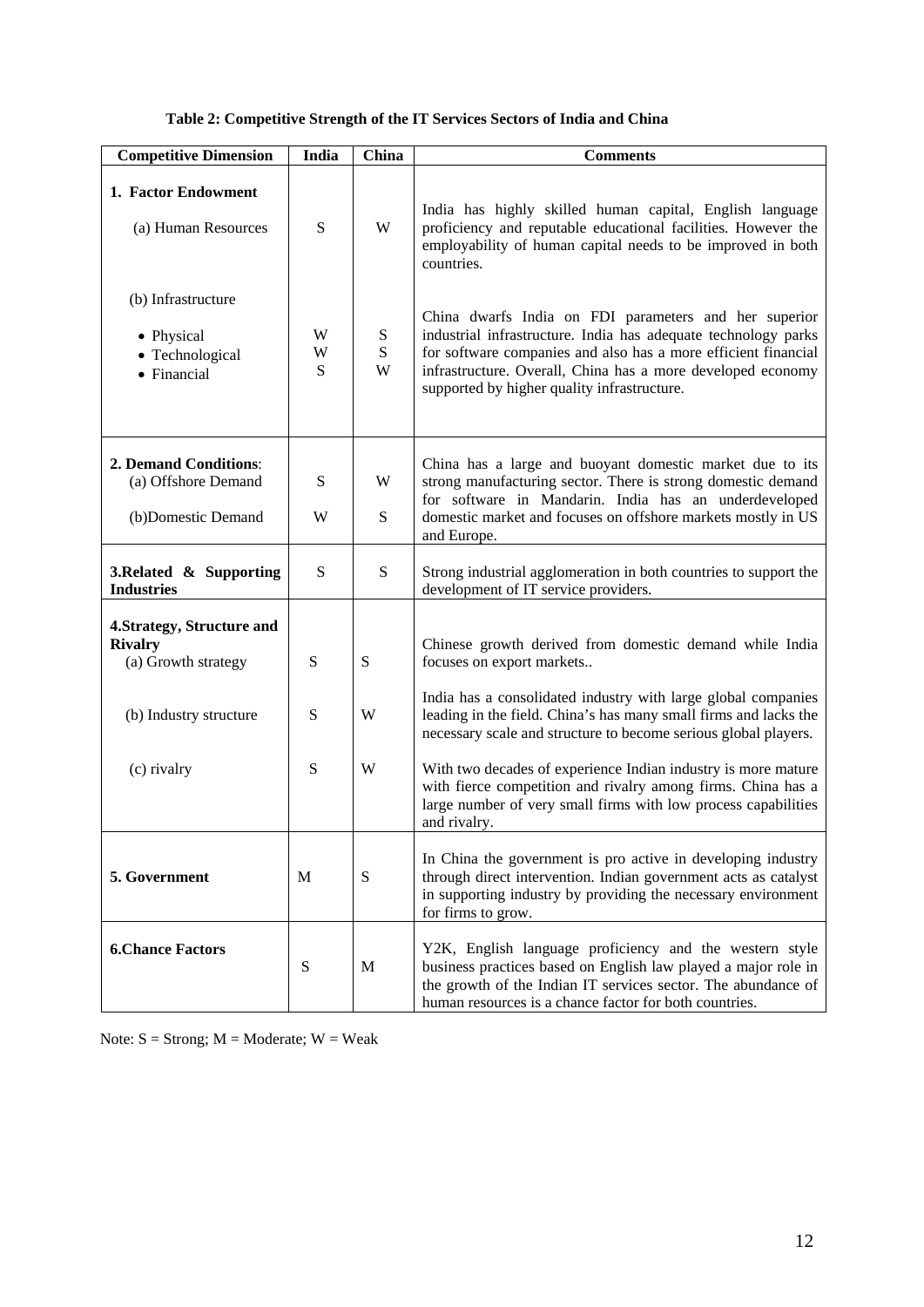#### **REFERENCES**

- Cartwright, W. R. (1993). Multiple linked "diamonds" and the international competitiveness of exportdependent industries: The New Zealand experience. *Management International Review, 33*(2), 55.
- Chadee, D., & Pang, B. (2007). *Technology strategy and performance: A study of information technology service providers from selected Asian countries*. Retrieved July 02, 2007, from <http://www.springerlink.com/content/c8012526637m70v5/>
- Chetty, S. K., & Wilson, H. I. M. (2003). Collaborating with competitors to acquire resources. *International Business Review, 12*, 61-81.
- CSIA. (2006). *Annual report of China software industry*. Beijing: China Software Industry Association.
- Dayasindhu, N. (2002). Embeddedness, knowledge transfer, industry clusters and global competitiveness: A case study of the Indian software industry. *Technovation, 22*(9), 551.
- EITO. (2006). ICT *markets, march 2006*. Retrieved April 11, 2006, from [http://www.eito.com/download/EITO%202006%20-](http://www.eito.com/download/EITO%202006%20-%20ICT%20market%20March%202006.pdf) [%20ICT%20market%20March%202006.pdf](http://www.eito.com/download/EITO%202006%20-%20ICT%20market%20March%202006.pdf)
- Espino-Rodríguez, T. F., & Gil-Padilla, A. M. (2005). Determinants of information systems outsourcing in hotels from the resource-based view: An empirical study. *The International Journal of Tourism Research, 7*(1), 35.
- Farrel, D., & Lund, S. (2005). Reformimg India's financial system. *The McKinsey Quarterly, Special Edition*, 103-1111.
- Farrell, D., & Grant, A. J. (2005). China's looming talent shortage. *The McKinsey Quarterly*(4), 70.
- Farrell, D., Laboissi $\tilde{A}$  re, M., & Rosenfeld, J. (2005). Sizing the emerging global labor market. *McKinsey Quarterly*(3), 92-103.
- Filippo, G. D., Hou, J., & Ip, C. (2005). Can China compete in it services? *McKinsey Quarterly*(1), 10-11.
- Gartner. (2005). *Forecast: IT services, worldwide,2003-2009*. Retrieved 30-09-2005, from <http://gartner.lbr.auckland.ac.nz/research/130900/130990/130990.pdf>
- Kapur, D., & Ramamurti, R. (2001). India's emerging competitive advantage in services. *The Academy of Management Executive, 15*(2), 20.
- Kharbanda, V. P., & Suman, Y. (2002). Chinese initiative in the software industry. *Current Science, 83*(12), 1450-1455.
- Lacity, M. C., & Hirschheim, R. (1993). The information systems outsourcing bandwagon. *Sloan Management Review, 35*(1), 73-86.
- Lewin, A. Y., & Peeters, C. (2006). The top-line allure of offshoring. *Harvard Business Review, 84*(3), 22.
- Loebbecke, C., & Huyskens, C. (2006). What drives netsourcing decisions? An empirical analysis. *European Journal of Information Systems, 15*(4), 415.
- McCarthy, J. C., Amy Dash, Heather Liddell, Christine Ferrusi Ross, & Temkin, B. D. (2002). *3.3 million US service jobs to go offshore*. Retrieved 12-03, 2006, from <http://www.forrester.com/ER/Research/Brief/Excerpt/0,1317,15900,00.html>
- McKinsey. (2005). *Extending India's leadership of the global IT and BPO industridies*. Retrieved 30-03- 2006, from [http://www.nasscom.org/download/Mckinsey\\_study\\_2005\\_Executive\\_summary.pdf](http://www.nasscom.org/download/Mckinsey_study_2005_Executive_summary.pdf)
- Moon, H. C., Rugman, A. M., & Verbeke, A. (1998). A generalized double diamond approach to the global competitiveness of Korea and Singapore. *International Business Review, 7*(2), 135.
- Nasscom. (2005). *The strategic review 2005*, from<http://www.nasscom.org/strategic2005.asp>
- Nasscom. (2007). *Indian IT industry factsheet*. Retrieved 26 June, 2007, from [http://www.nasscom.in/upload/5216/Indian\\_IT\\_Industry\\_Factsheet\\_Feb2007.pdf](http://www.nasscom.in/upload/5216/Indian_IT_Industry_Factsheet_Feb2007.pdf)
- Nasscom-McKinsey. (2005). *Extending India's global leadership of the global it and bpo industries*. Retrieved 20-03, 2005, from

[http://www.nasscom.org/download/Mckinsey\\_study\\_2005\\_Executive\\_summary.pdf](http://www.nasscom.org/download/Mckinsey_study_2005_Executive_summary.pdf)

OECD. (2004). *OECD information technology outlook*. Retrieved Nov 15, 2005, from [http://oberon.sourceoecd.org/vl=5613913/cl=36/nw=1/rpsv/cgi-](http://oberon.sourceoecd.org/vl=5613913/cl=36/nw=1/rpsv/cgi-bin/fulltextew.pl?prpsv=/ij/oecdthemes/99980134/v2004n15/s1/p1l.idx)

[bin/fulltextew.pl?prpsv=/ij/oecdthemes/99980134/v2004n15/s1/p1l.idx](http://oberon.sourceoecd.org/vl=5613913/cl=36/nw=1/rpsv/cgi-bin/fulltextew.pl?prpsv=/ij/oecdthemes/99980134/v2004n15/s1/p1l.idx)

- Oum, T. H., Park, J.-H., Kim, K., & Yu, C. (2004). The effect of horizontal alliances on firm productivity and profitability: Evidence from the global airline industry. *Journal of Business Research, 57*(8), 844.
- Parnell, J. A. (2000). Reframing the combination strategy debate: Defining forms of combination. *Journal of Applied Management Studies, 9*(1), 33.
- People'sDaily. (2005a). *China's software exports grow tenfold in five years*. Retrieved 08-11-2005, from [http://english.people.com.cn/200506/24/eng20050624\\_192065.html](http://english.people.com.cn/200506/24/eng20050624_192065.html)
- People'sDaily. (2005b). *Survey of China's software employees*. Retrieved 2/11/2006, from <http://www.china.org.cn/english/scitech/128010.htm>